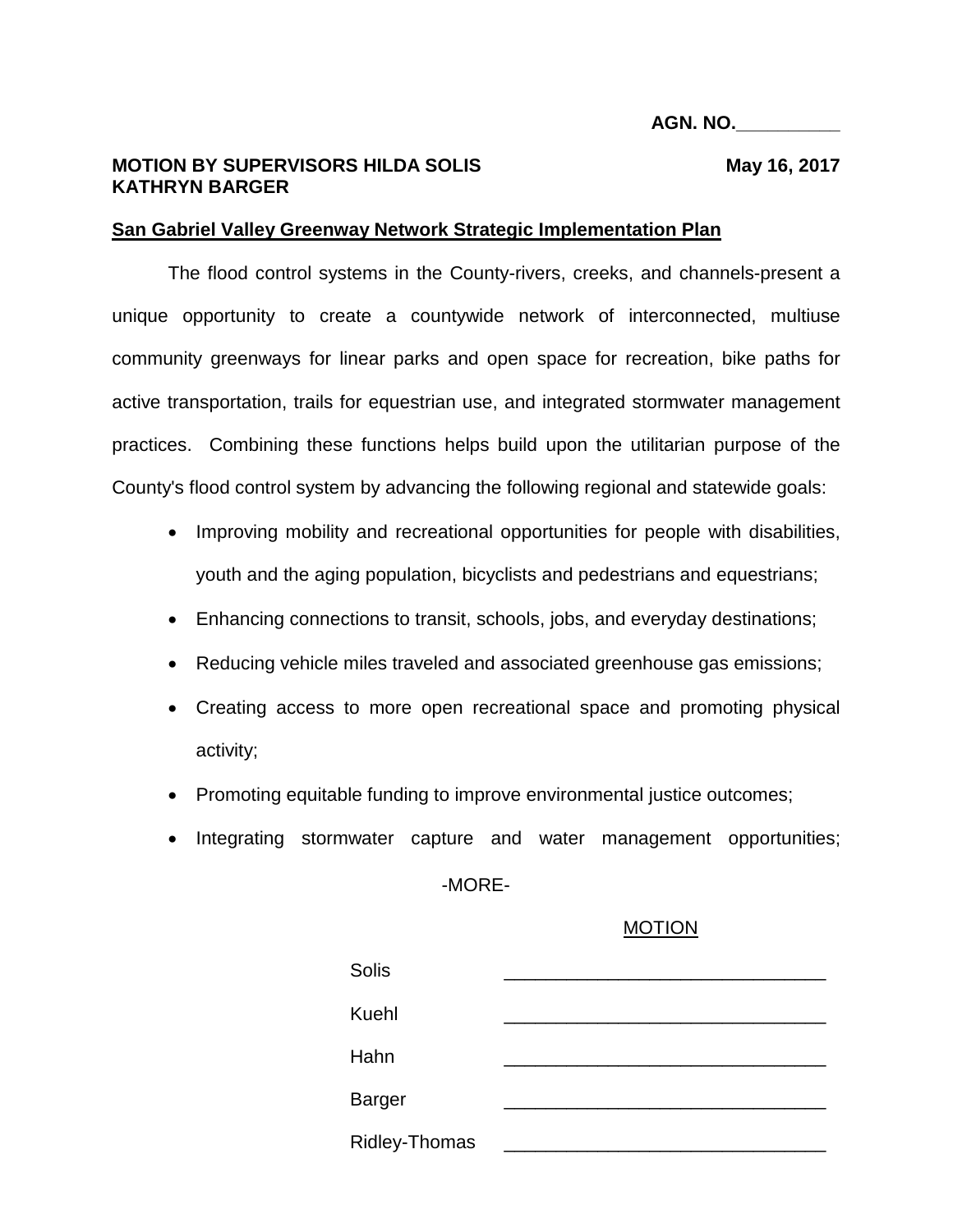• Enhancing natural habitats and enriching community well-being.

The Los Angeles County Flood Control Act of 1915 established the Los Angeles County Flood Control District to provide flood protection, water conservation, recreation, and aesthetic enhancements within its boundaries. Managed by Public Works, the District encompasses almost 500 miles of open channels that transect nearly every city in the County, many of which offer ample right of way to accommodate community greenways.

The California Greenway Development and Sustainment Act of 2015 describes a greenway as a pedestrian and bicycle, nonmotorized vehicle transportation and recreational travel corridor adjacent to an urban waterway. This description allows local jurisdictions to include greenways in their general plans and establishes a greenway easement for tax exempt, nonprofit organizations for the purpose of preservation or development.

In 2006 the Board adopted the San Gabriel River Corridor Master Plan that addressed habitat, recreation, open space, flood control, water supply, and economic development needs of the San Gabriel River corridor. This was a result of a stakeholder-driven process involving multiple cities, public agencies, and a variety of water, community, and environmental groups.

The collaborative planning between various stakeholders in the past has resulted in the construction of Class 1 bike paths along channels like the San Gabriel River and Rio Hondo and within the Rio Hondo Coastal Basin Spreading Grounds. These examples can be used as models for expanding the active transportation system throughout the San Gabriel Valley. Although many communities are independently pursuing greenways, these efforts in large part lack a holistic and methodical regionwide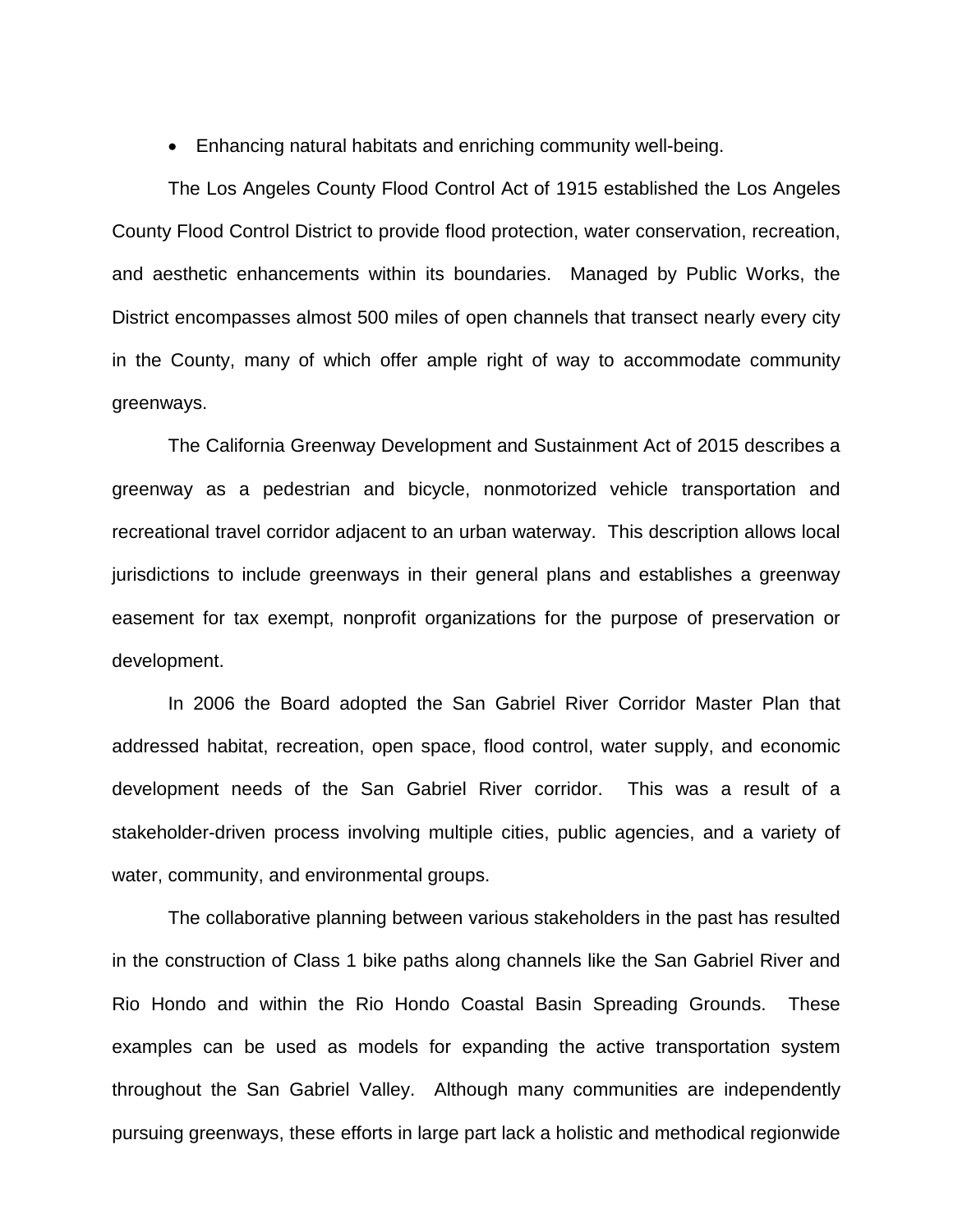implementation strategy, resulting in a fragmented trail network and a demonstrated need for an updated comprehensive plan.

Recognizing the potential, the San Gabriel Valley Council of Governments (SGVCOG) supported the allocation of over \$231 million in Measure M funds toward the implementation of an active transportation program including a regionwide network of greenways for the San Gabriel Valley. The SGVCOG also commissioned a report that analyzed the potential benefits, impacts, and opportunities related to a San Gabriel Valley Greenway Network.

The development of greenways is well aligned and consistent with the Southern California Association of Government's (SCAG) 2012-2035 Regional Transportation Plan and Sustainable Communities Strategy, the Los Angeles County Metropolitan Transportation Authority (LACMTA) Active Transportation Strategic Plan, and the Los Angeles County's 2016 Parks and Recreation Needs Assessment.

Public Works manages the vast majority of flood control right-of-ways and manages unincorporated County area roads that interconnect with city-managed streets, and is therefore best positioned to coordinate the implementation and management of a countywide greenway network.

As such, there are sufficient grounds, forthcoming resources, and wide-based support to deliver a world-class, inter-connected network of greenways in the San Gabriel Valley.

**WE, THEREFORE, MOVE** that the Board of Supervisors direct Public Works and Parks and Recreation in consultation with the Healthy Design Workgroup, the Watershed Conservation Authority, and the SGVCOG to work with the regional planning agencies (e.g., LACMTA, the California Department of Transportation, SCAG, etc.) to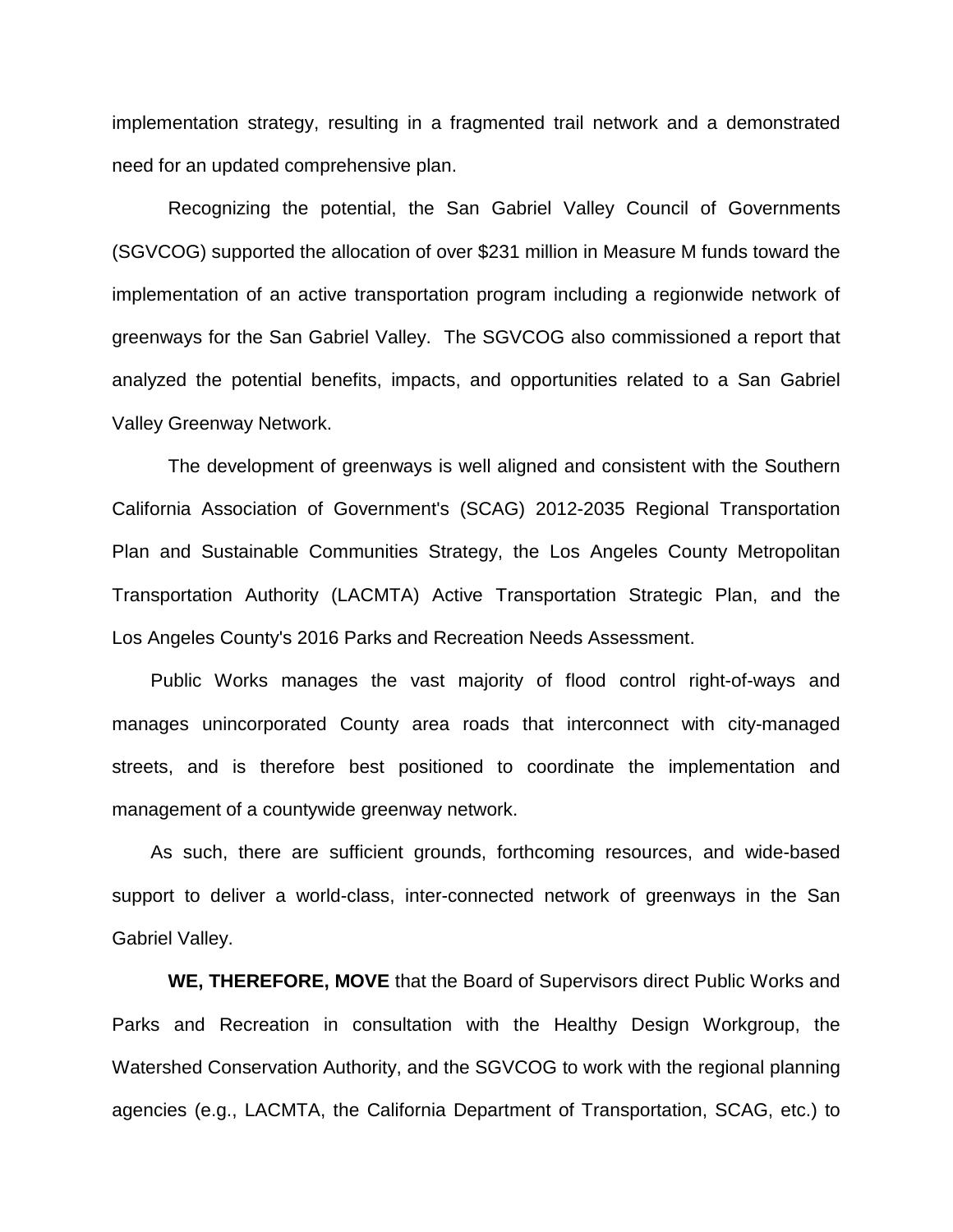develop a strategic implementation plan for the San Gabriel Valley Greenway Network. The planning efforts shall include, but not be limited to the following:

1. Engage LACMTA and SGVCOG and its member cities to determine the roles of each respective agency in the planning and implementation process for connectivity of local city and County streets and roads with the greenway network, and explore the need for a cooperative agreement to expedite project delivery, as it relates to LACMTA's Operation Shovel Ready – San Gabriel Valley Regional Greenway Network Feasibility Study.

2. Engage stakeholders to update the 2006 San Gabriel River Corridor Master Plan, to incorporate more recent planning efforts and elements consistent with the San Gabriel Valley Greenway Network;

3. Apply the National Association of City Transportation Official's Urban Bikeway and Urban Street Design Guides to ensure safety, access for all, and robust community benefit;

4. Evaluate all eligible funding sources to develop a comprehensive funding strategy that includes Measure M, Measure A, water infrastructure funding, local contributions, State and Federal grants, private-public partnerships, and other nonconventional funding sources;

5. Develop a strong community engagement and education outreach plan that informs, empowers, and builds capacity among local and regional community-based organizations and stakeholders to increase awareness, cultural competencyand inclusion of community needs along the greenways; and

6. In coordination with the Chief Executive Office work with our State and Federal legislative delegations to ensure greenway funding is eligible in any, and all